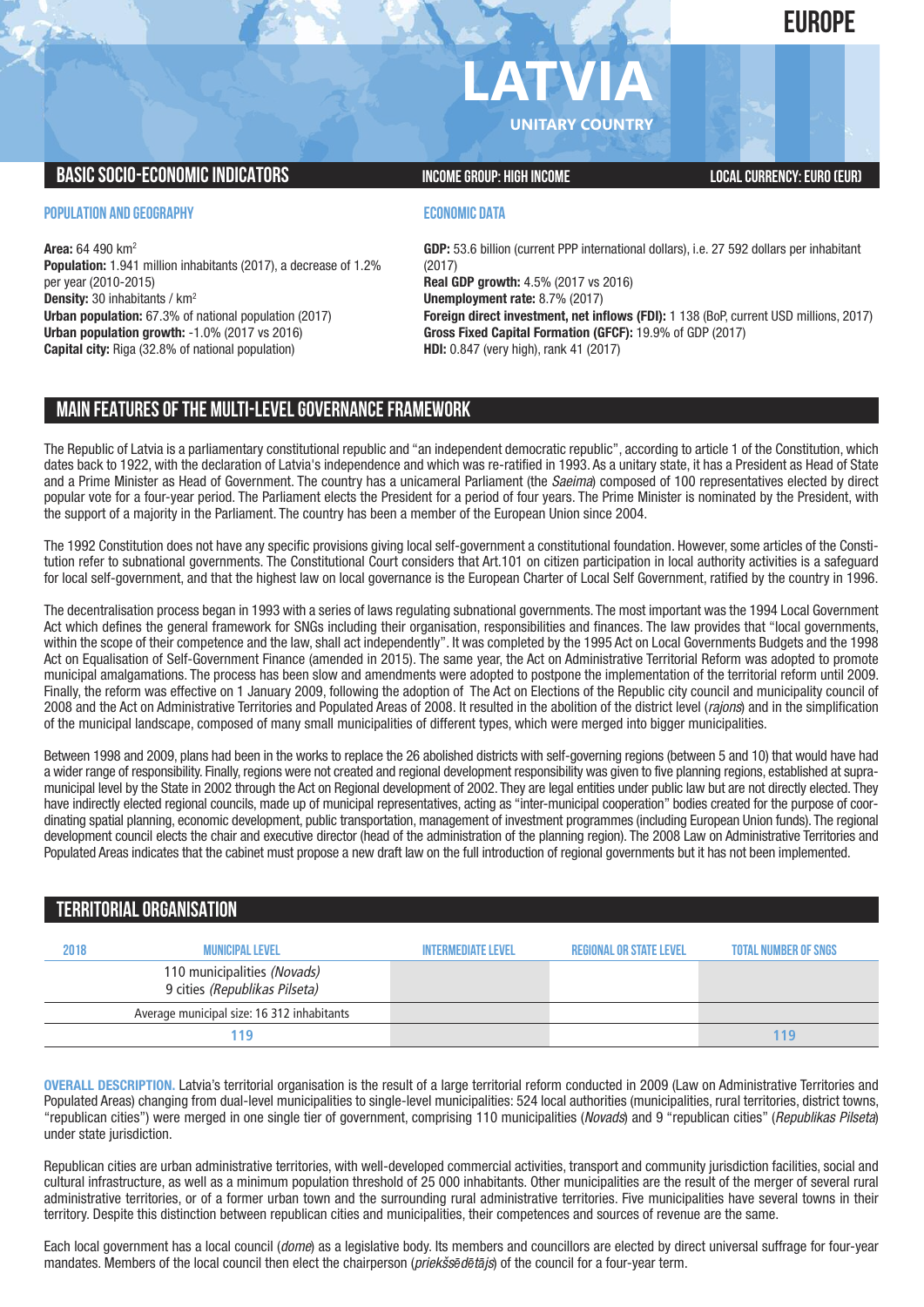Municipalities are quite large on average, amounting to around 16 300 inhabitants (median size 6 600 inhabitants) but there are large disparities in terms of demographic size: municipalities range from 1 060 inhabitants for the smallest to 639 000 inhabitants in Riga, the capital city.Around 35% of municipalities have fewer than 5 000 inhabitants and 5% less than 2 000.

Riga is the largest city in the Baltic States. The Metropolitan area of Riga (Riga Planning Region) is home to more than half of the Latvian population and contributes to about 69% of national GDP.While the benefits of coordination across local governments within the metropolitan area of Riga are receiving increasing attention by Latvian municipalities, no formal governance arrangements covering the entire metropolitan area are yet in place. Riga is one of the republican cities but does not have a specific legal status as capital city.

Municipalities are divided into sub-municipal divisions, including 76 towns and 497 civil parishes under county jurisdiction. Besides planning regions which can be considered as forms of inter-municipal cooperation, cooperation between municipalities, which is authorised by the Local Government Act, is well developed in areas such as cultural and sporting activities, education and transport services.

## **SUBNATIONALGOVERNMENT RESPONSIBILITIES**

The Local Government Act enacted in 1994 and amended several times since then, regulates the organisation of local authorities and their competences. Local governments have three types of competences: mandatory autonomous functions set out by law, autonomous functions performed as voluntary initiatives, and delegated functions on behalf of the State. Each type of task has to match its own funding source. In compliance with the law, the government, when it delegates tasks to municipalities must ensure that those municipalities have the resources necessary for the performance of such tasks.The Latvian system also includes a general residual clause of competence. Local government competences cover the provision of basic services, housing, local planning and community amenities, environment, education and social assistance and social services. Municipalities also rely on local public companies to provide local public services.There were 78 "capital companies" in 2016 which mainly operate in the areas of water supply and sanitation and waste management.

#### **Main responsibilitysectors and sub-sectors**

|                                    | <b>MUNICIPAL LEVEL</b>                                                                                                                           |
|------------------------------------|--------------------------------------------------------------------------------------------------------------------------------------------------|
| 1. General public services         | Registration services (birth, land registry, etc.); Collecting statistical information                                                           |
| 2. Public order and safety         | Municipal police; Public order and civil protection                                                                                              |
| 3. Economic affairs/transports     | Economic development (facilitating economic activity); Licencing for commercial activities; Public transport; Local roads; Public infrastructure |
| 4. Environmental protection        | Public management of forests and water                                                                                                           |
| 5. Housing and community amenities | Local planning; Social housing; Public space; Water and heating supply; Waste management                                                         |
| 6. Health                          | Hospital maintenance; Health care                                                                                                                |
| 7. Recreation, culture & religion  | Sports; libraries; Local museums; Culture                                                                                                        |
| 8. Education                       | Pre-school; Primary and Secondary education; Organisation of continuing education for teaching staff                                             |
| 9. Social protection               | Personal social services; Child protection; Elderly; Disabled.                                                                                   |

# **SUBNATIONAL GOVERNMENT FINANCE**

| Scope of fiscal data: municipalities, counties and local government organisations, as well as capital companies | <b>SNA 2008</b> | Availability of fiscal data: | Quality/reliability of fiscal data: |
|-----------------------------------------------------------------------------------------------------------------|-----------------|------------------------------|-------------------------------------|
| controlled and financed by local governments.                                                                   |                 | <b>High</b>                  | <b>High</b>                         |

**GENERAL INTRODUCTION.** Revenue and expenditure assignments to local authorities are specified under the 1994 Local Government Act. Other key pieces of legislation relating to fiscal matters and fiscal relationships between national and local governments are the Act on the Budgets and Financial Management of 1994, the Act on Local Governments Budgets of 1995, as amended, the 1998 Act on Local Government Finance Equalisation, amended in 2015, and the Act on Taxes and fees of 1995, as amended. According to art. 96 of the Law on Local Governments, municipalities are regularly consulted by the central government through the Latvian Association of Local and Regional authorities and participate in the decision-making process, in particular concerning fiscal issues.

#### **SUBNATIONAL GOVERNMENT EXPENDITURE BY ECONOMIC CLASSIFICATION**

| 2016                            | <b>DOLLARS PPP / INH.</b> | % GDP | % SNG EXPENDITURE | % GENERAL GOVERNMENT EXPENDITURE<br><b>(SAME EXPENDITURE CATEGORY)</b> |
|---------------------------------|---------------------------|-------|-------------------|------------------------------------------------------------------------|
| <b>Total expenditure</b>        | 2 4 2 9                   | 9.5%  | 100%              |                                                                        |
| Inc. current expenditure        | 2 1 3 9                   | 8.4%  | 88.1%             | Total expenditure<br>25.6%                                             |
| Staff expenditure               | 1 190                     | 4.6%  | 49.0%             |                                                                        |
| Intermediate consumption        | 617                       | 2.4%  | 25.4%             | 45.5%<br>Staff expenditure                                             |
| Social expenditure              | 185                       | 0.7%  | 7.6%              |                                                                        |
| Subsidies and current transfers | 124                       | 0.5%  | 5.1%              |                                                                        |
| <b>Financial charges</b>        | 22                        | 0.1%  | 0.9%              | 6.0%<br>Social benefits                                                |
| <b>Others</b>                   |                           | 0.0%  | $0.0\%$           |                                                                        |
| Incl. capital expenditure       | 290                       | 1.1%  | 11.9%             | Direct investment<br>28.5%                                             |
| Capital transfers               | 17                        | 0.1%  | 0.7%              |                                                                        |
| Direct investment (or GFCF)     | 273                       | 1.1%  | 11.2%             | 50%<br>20%<br>40%<br>10%<br>30%<br>0%                                  |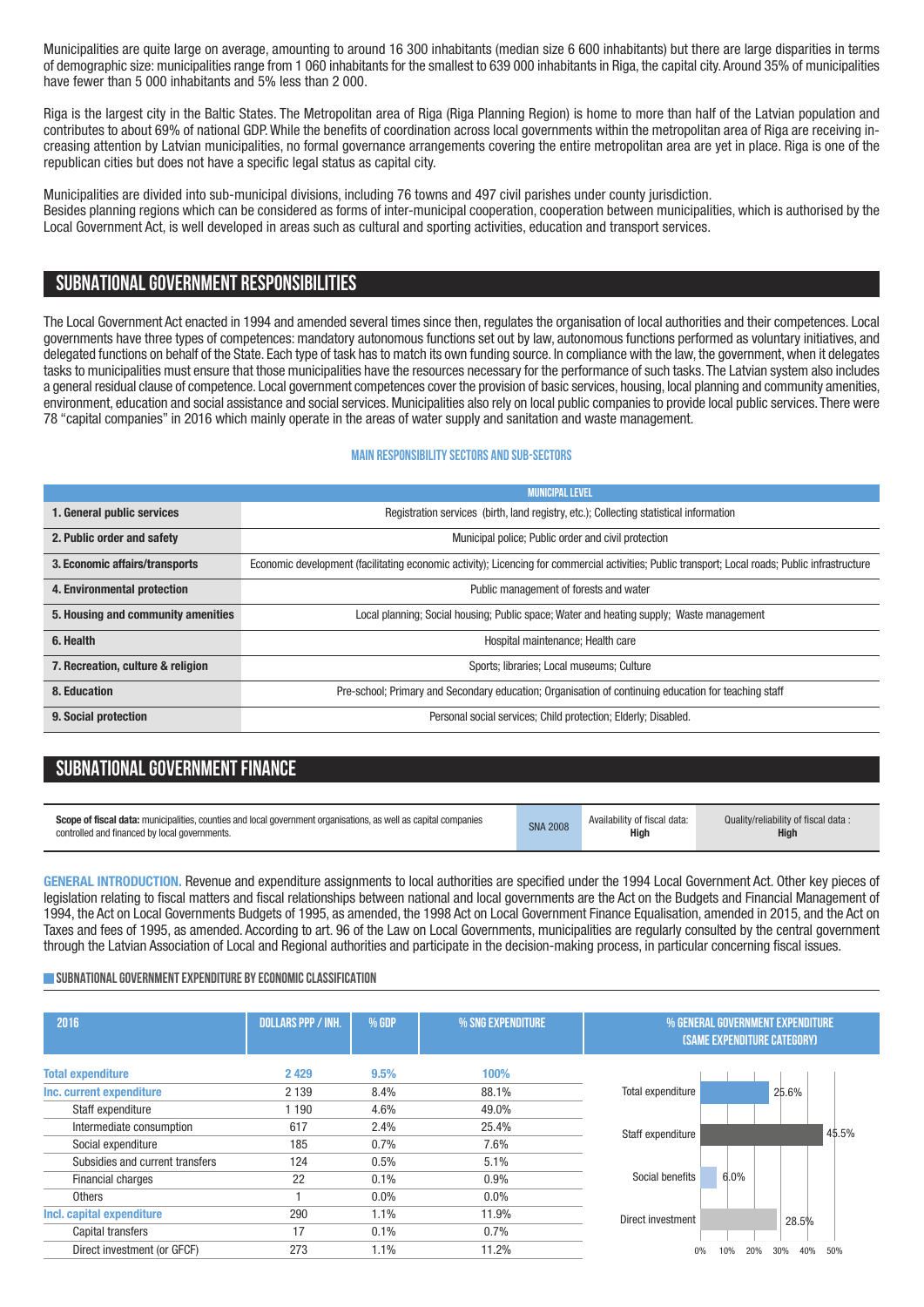

**EXPENDITURE.** The share of SNG expenditure in GDP and total public expenditure is in line with the OECD average for unitary countries (respectively 9.2% of GDP and 28.7% of public expenditure in 2016) but below the EU28 average (15.3% of PDG and 33.5% of public expenditure). The share of staff expenditure in SNG expenditure is particularly high (49.0% vs 31.3% on average in the unitary countries of the OECD and 32.9% in the EU28. The share of SNG in public staff spending is also high, in line with international standards (on average 43.0% in OECD unitary countries and 50.9% in the EU28). These high ratios correspond for the large part to teacher wages. In fact, Latvian public employment as a share of the active working population is the highest among EU countries, and local authorities account for 60% of public sector employees.

**DIRECT INVESTMENT.** SNG investment amounted to a small share of GDP and public investment in 2016, compared to international standards: respectively 1.7% of GDP and 50.7% of public investment in OECD unitary countries and 1.4% of GDP and 51.6% of public investment in the EU28. Latvian SNG investment has been severely affected by the crisis and fiscal consolidation measures, decreasing by 4.3% per year in real terms between 2007 and 2017. In addition, Latvia is heavily dependent on EU Structural and Investment Funds (ESIF). Latvia will receive up to EUR 5.6 billion until 2020 i.e. around 3% of GDP annually over the period 2014-2018 and 65% of public investment. In 2016, Latvia, like other EU countries benefiting the most from cohesion funds, has suffered from a "cliff effect" - suddenly turning negative after the 2015 deadline for payments under the last EU programming period. In 2017, SNG investment seems to have rebounded, amounting to 1.7% of GDP and 42.1% of public investment.

#### **SUBNATIONALGOVERNMENTEXPENDITURE BYFUNCTIONALCLASSIFICATION – COFOG**

A significant share of SNG expenditure is allocated to education, in particular for the payment of teachers' salaries, and the financing of the maintenance and operating costs of educational facilities. Education accounts for almost half of SNG expenditure, a much larger percentage than the OECD and EU averages (respectively 24.8% and 19.6%) as well as 3.9% of GDP, in line with the OECD average (4.0%) and above the EU28 average (3.1% of GDP). Far behind, social protection is the second most important area of SNG spending, followed by health spending. SNGs in Latvia are also responsible for the majority of public spending in housing and community amenities, and to a lesser extent in recreation, culture and religion.



#### **SUBNATIONALGOVERNMENT REVENUE BYCATEGORY**

| 2016                 | <b>DOLLARS</b><br>PPP / INH. | % GDP   | % GENERAL GOVERMENT REVENUE<br>(SAME REVENUE CATEGORY) | % SNG REVENUE |                |  |                         |                     |                    |                   |
|----------------------|------------------------------|---------|--------------------------------------------------------|---------------|----------------|--|-------------------------|---------------------|--------------------|-------------------|
| <b>Total revenue</b> | 2 4 8 7                      | 9.7%    | 26.1%                                                  | 80%           | 60.8%          |  |                         |                     |                    |                   |
| Tax revenue          | 513                          | 5.9%    | 26.0%                                                  | 60%           |                |  |                         |                     |                    |                   |
| Grants and subsidies | 750                          | 2.9%    |                                                        |               |                |  | 30.2%                   |                     |                    |                   |
| Tariffs and fees     | 193                          | 0.8%    |                                                        | 40%           |                |  |                         |                     |                    |                   |
| Property income      | 12                           | $0.0\%$ |                                                        | 20%           |                |  |                         | 7.8%                |                    |                   |
| Other revenues       | 19                           | 0.1%    |                                                        | 0%            |                |  |                         |                     | 0.5%               | 0.8%              |
|                      |                              |         |                                                        |               | Tax<br>revenue |  | Grants and<br>subsidies | Tariffs<br>and fees | Property<br>income | Other<br>Revenues |

**OVERALL DESCRIPTION.** The level of SNG revenue in GDP and public revenue is below the EU28 average (respectively 15.3% of GDP and 33.5% of public revenue). The main source of SNG revenue is taxes, which are mainly shared. Tax revenue accounted for almost 61% of SNG revenue, a level well above the OECD average for unitary countries (38.7%) and the EU28 average (44.6%). By contrast, the share of grants and subsidies is lower than the averages for the OECD unitary countries and EU28 (respectively 48.8% and 44.1%) while revenues coming from local public services (tariffs and fees) and property income account for a small share of SNG revenue, below OECD and EU28 averages.

**TAX REVENUE.** As a share of GDP and as a percentage of public tax revenue, SNG tax revenues are slightly above the OECD average for unitary countries (4.7% and 19.8% respectively).

According to the 1994 Act on Taxes and fees, all taxes are "state taxes". As a result, there is not own-source taxes in Latvia in a technical sense. All taxes benefiting SNGs are apportionments in the collection of some State taxes i.e. shared taxes.

The most significant shared tax is the personal income tax (PIT): its receipts represented 84% of SNG tax revenues in 2016, 51.1% of SNG revenue and 5.0% of GDP. The PIT is regulated and collected by the State Revenue Service. It is partially redistributed to municipalities according to residence criteria, i.e. the number of inhabitants. In 2017, each local authority received 80% of the tax collected in its territory. Municipalities with wealthy residents receive more money than a similar authority with the same number of inhabitants but having less economic capacity.